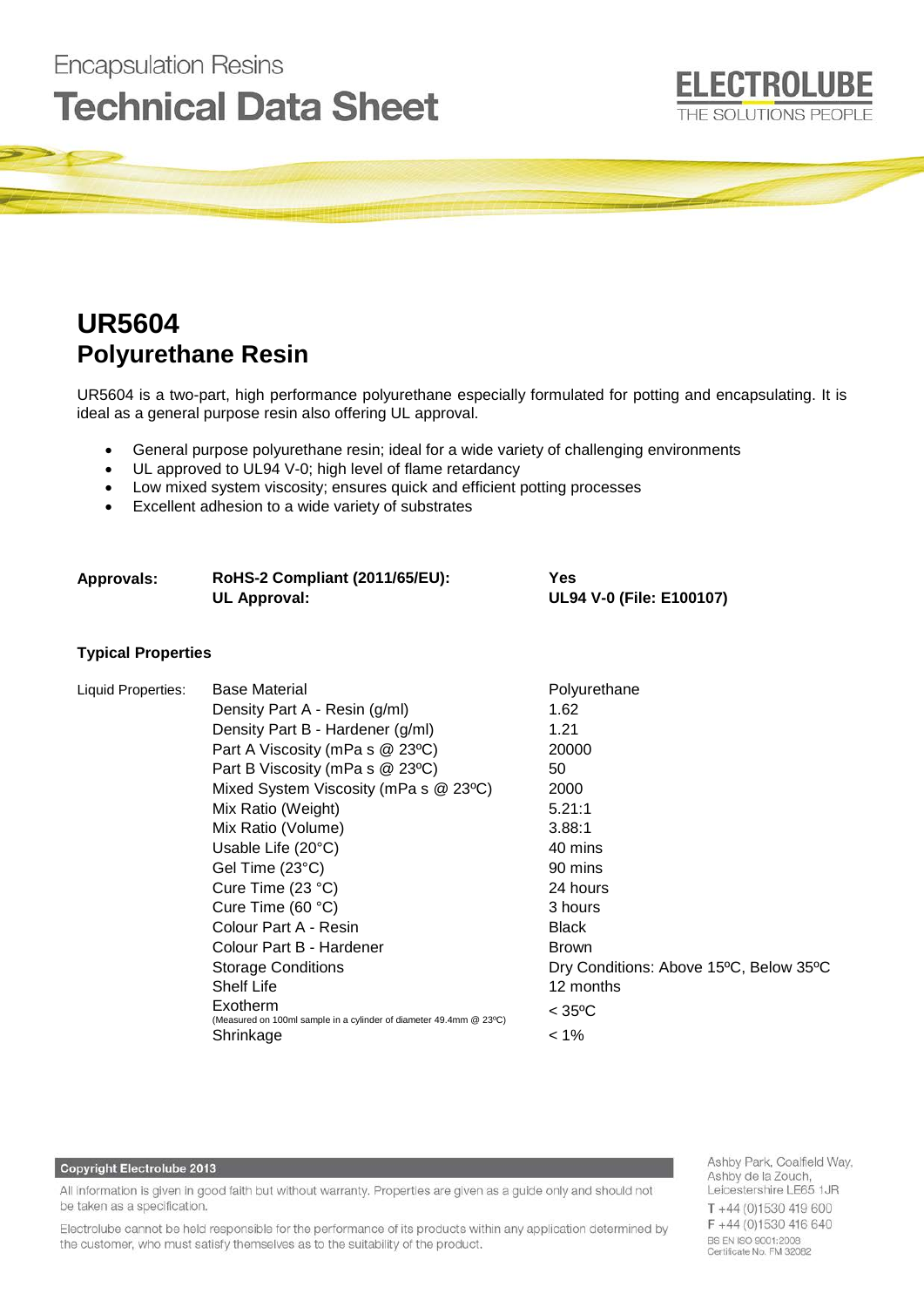

| Cured System: | Thermal Conductivity (W/m.K)                                                            | 0.45              |
|---------------|-----------------------------------------------------------------------------------------|-------------------|
|               | Cured Density (g/ml)                                                                    | 1.54              |
|               | Temperature Range (°C)                                                                  | $-40$ to $+130$   |
|               | Max Temperature Range (Short Term (°C)/30 mins)<br>(Application and Geometry Dependent) | +155              |
|               | Weight Loss after 600 Hours @ 155ºC                                                     | 7%                |
|               | Dielectric Strength (kV/mm)                                                             | 18                |
|               | Volume Resistivity (ohm-cm)                                                             | $10^{14}$         |
|               | Shore Hardness (@ 23°C)                                                                 | A75/D25           |
|               | $(@ -77^{\circ}C)$                                                                      | D80               |
|               | $(Q - 60^{\circ}C)$                                                                     | D80               |
|               | Hardness after 600 Hours @ 155°C                                                        | A92               |
|               | Colour (Mixed System)                                                                   | <b>Black</b>      |
|               | Flame Retardancy                                                                        | Yes               |
|               | Loss Tangent @ 50 Hz                                                                    | 0.015             |
|               | Permittivity @ 50 Hz                                                                    | 4.90              |
|               | <b>Comparative Tracking Index</b>                                                       | >600 Volts        |
|               | Water Absorption (9.7mm thick disk, 51mm diameter)<br>10 days @ 20°C / 1 hour @ 100°C   | $< 0.5\% / < 1\%$ |
|               | <b>Elongation At Break</b>                                                              | Not Measured      |

# **Mixing Procedures**

### **Resin Packs**

When in Resin pack form, the resin and hardener are mixed by removing the clip and moving the contents around inside the pack until thoroughly mixed. To remove the clip, remove both end caps, grip each end of the pack and pull apart gently. By using the removed clip, take special care to push unmixed material from the corners of the pack. Mixing normally takes from two to four minutes depending on the skill of the operator and the size of the pack. Both the resin and hardener are evacuated prior to packing so the system is ready for use immediately after mixing. The corner may be cut from the pack so that it may be used as a simple dispenser.



#### Copyright Electrolube 2013

All information is given in good faith but without warranty. Properties are given as a guide only and should not be taken as a specification.

Electrolube cannot be held responsible for the performance of its products within any application determined by the customer, who must satisfy themselves as to the suitability of the product.

Ashby Park, Coalfield Way, Ashby de la Zouch, Leicestershire LE65 1JR  $T + 44$  (0)1530 419 600 F+44 (0)1530 416 640 BS EN ISO 9001:2008<br>Certificate No. FM 32082

**ELECTROLUBE**